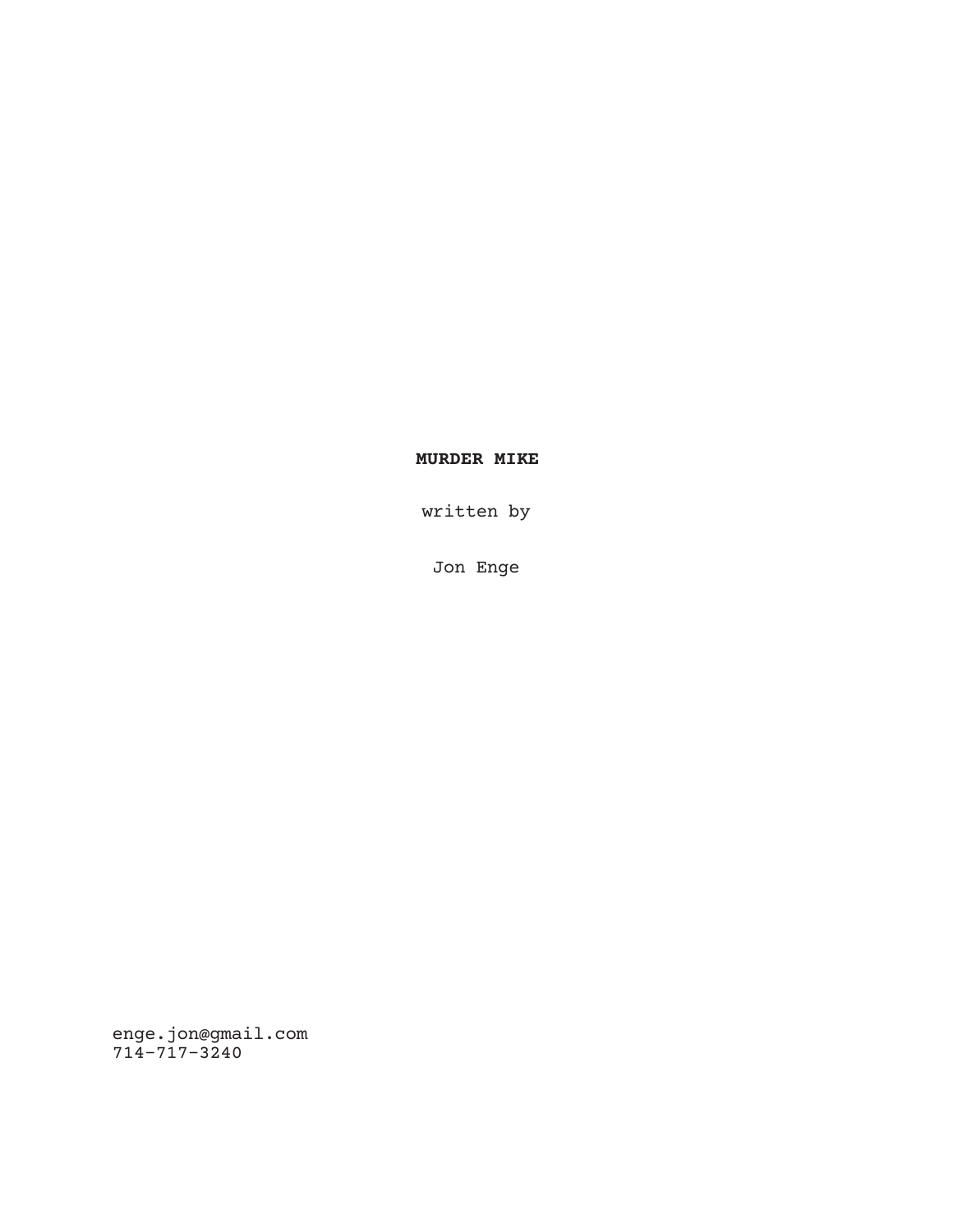CLOSE-UP: The disheveled, crazy-eyed, porn-stachio'd face of our... hero? Looking straight at us, MIKE SHEFFIELD, (30ish) asks the question he's been dying to ask all night. His favorite question.

#### MIKE

# Do you like magic?

# **INT. MARIANO'S RESTAURANT - NIGHT**

He shoves a cigarette into the corner of his mouth, pulls a deck of cards out of his coat pocket and expertly shuffles.

> MIKE Of course you do, everybody likes magic.

Mariano's is an old-school Italian restaurant. Red, checkered tablecloths, WHITE HAIRED WAITERS and chock-a-bok full of GOOMBAHS.

MIKE

Me? I love magic. In particular? The card trick. The elegance and skill to pull it off correctly especially at this distance? Unmatched!

Looking like she's said yes to the wrong Tinder date, LILY AKUNA, (27), a tattoo'd Hawaiian woman with a 1950s vibe, grabs the PASSING WAITER'S arm and tilts his bottle of Chianti to "fill 'er up."

MIKE

Now, my dad, as much as he was a useless, drunk, piece of shit, he respected the exquisite art of the card trick. That man was deft enough to perform for kings, sultans, pharaohs! And who knows? Maybe he would have if it weren't for "the Irish disease." He did almost get to perform for Kenny Rogers in the '70s. But he took one look at "The Gambler", his hero, and puked a metric shit-ton of Crown Royale all over him. Kenny's security took him out back and painted the dumpster with his face- -but that's not the point. What is the point, you ask? He was a master of the card trick! And he taught me everything he knew.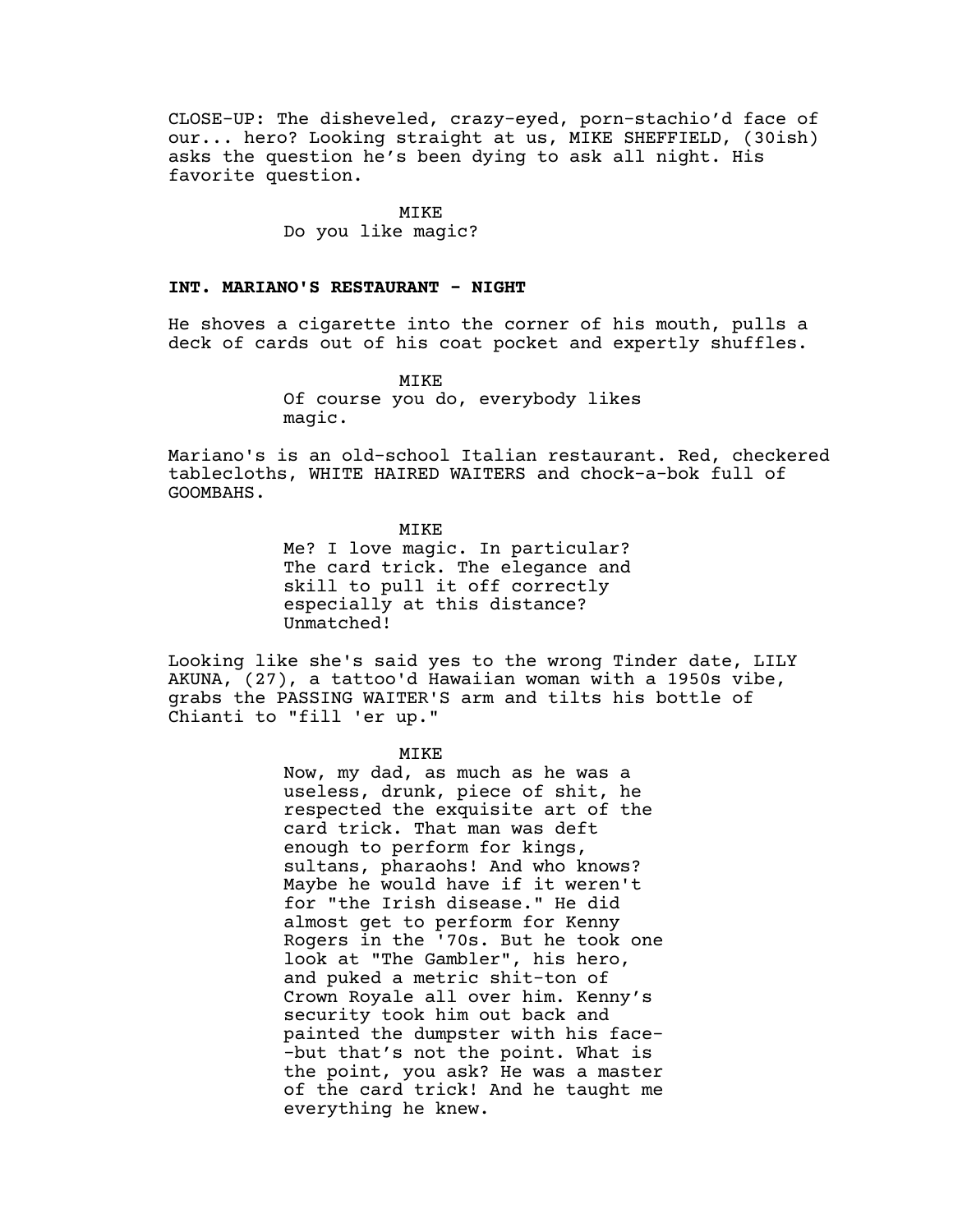He fans out the cards for her to take one. She reluctantly plays along.

> LILY What's so great about card tricks?

She looks at the card and slides it back in the deck.

# MIKE

(shuffling) I'm glad you asked. You see, you can do them anywhere with anyone, you can do the most intricate sleight of hand and, if you're good enough, nobody will ever know how you did it. And that's what makes it...

He waits for her to finish his sentence... waits... waits...

LILY (pained) Magic.

MIKE (smiling) Magic.

He holds up the cards with his left hand and waves above the deck with his right hand. A card slides out of the middle of the deck. The King of Spades.

> MIKE Was this your card?

LILY No. It was the Queen of diamonds.

His face drops.

#### MIKE

Seriously?

She nods.

## MIKE

God damn it!

Mike gets up, SMASHES his mostly empty plate of spaghetti over the head of one of the 4 ITALIAN MOBSTERS at the next table, shards of plate in his face, BLOOD POURING down.

*A lot of blood. Buckets of blood! A comedic amount of blood!*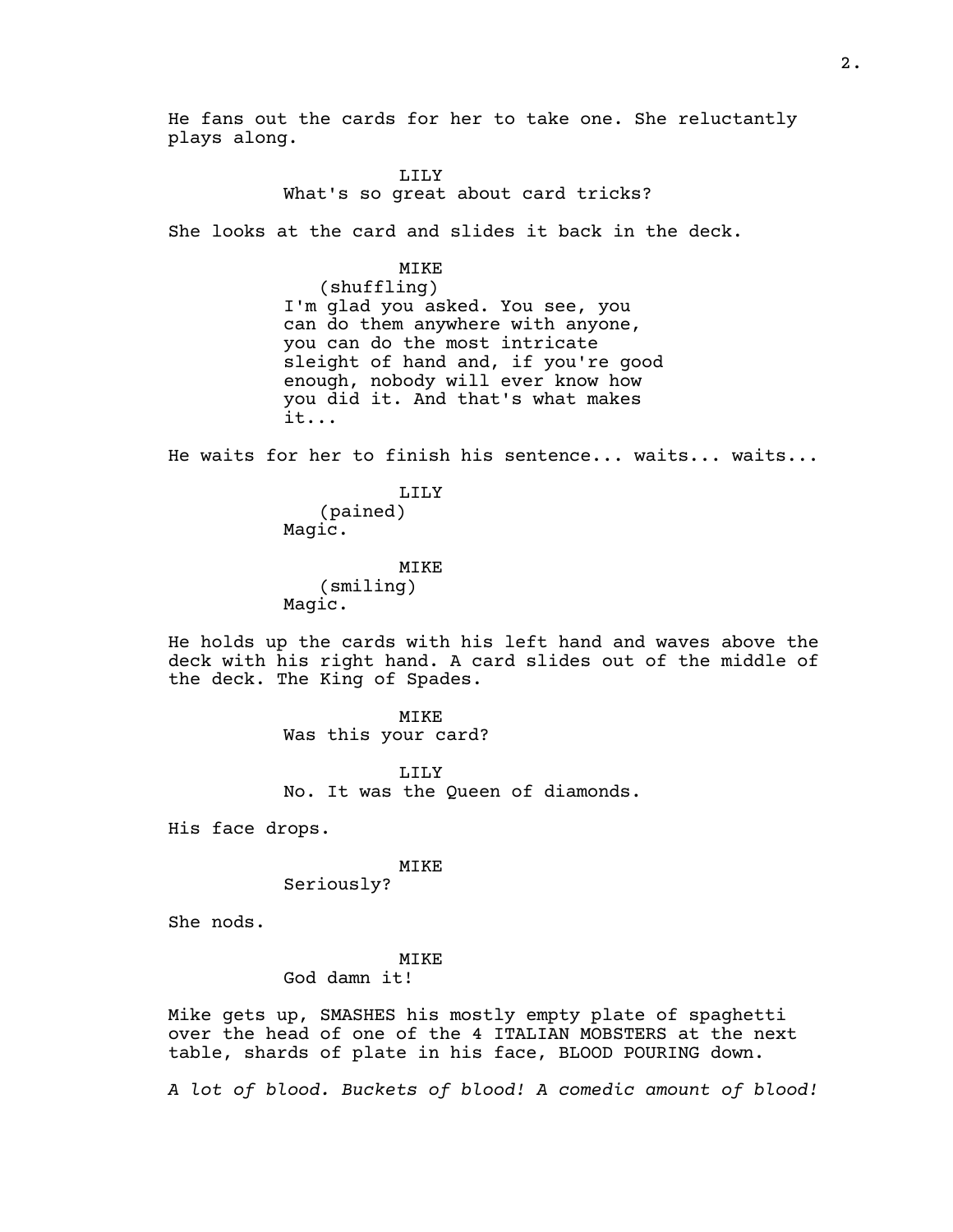He uses a PLATE SHARD to stab the NEXT GUY in the neck. BLOOD SHOWERS out in FOUNTAINS.

Mike upturns the table into the APPROACHING WAITER, kicks the GUY ACROSS THE TABLE in the chest, sending him onto his back. Drops a knee onto the man's neck resulting in a loud POP!

The APPROACHING WAITER pulls a SMALL PISTOL from his apron.

Mike punches him hard in the knee, causing it to break backward. The waiter SCREAMS.

Mike grabs a steak knife off the ground and shoves it through the waiter's open mouth. BLOOD SPEWS out as he tries to hold on for dear life... and fails.

The last man, THE BOSS, (60s, Italian) Is sitting in the booth completely shocked by the violence he's just witnessed.

Mike quick-draws a silenced, James Bond-style WALTHER PPK.

THE BOSS

Wait!

MIKE (PORTUGUESE) Ninguém toca minha filha e vive para contar a história.

THE BOSS

What?

He shoots The Boss EIGHT TIMES in the head and chest sending blood spraying comically all over the booth and onto Mike.

Lily sits there, blood-soaked, aghast.

Mike leans over to the boss, he sticks his fingers inside the cavern he created with bullets and produces a sticky, bloody, folded piece of paper.

He turns back to Lily and unfolds the paper. It's a card. The queen of diamonds!

Mike shows it off with a flourish! He's terribly proud of himself.

Lily storms out.

# MIKE

What?!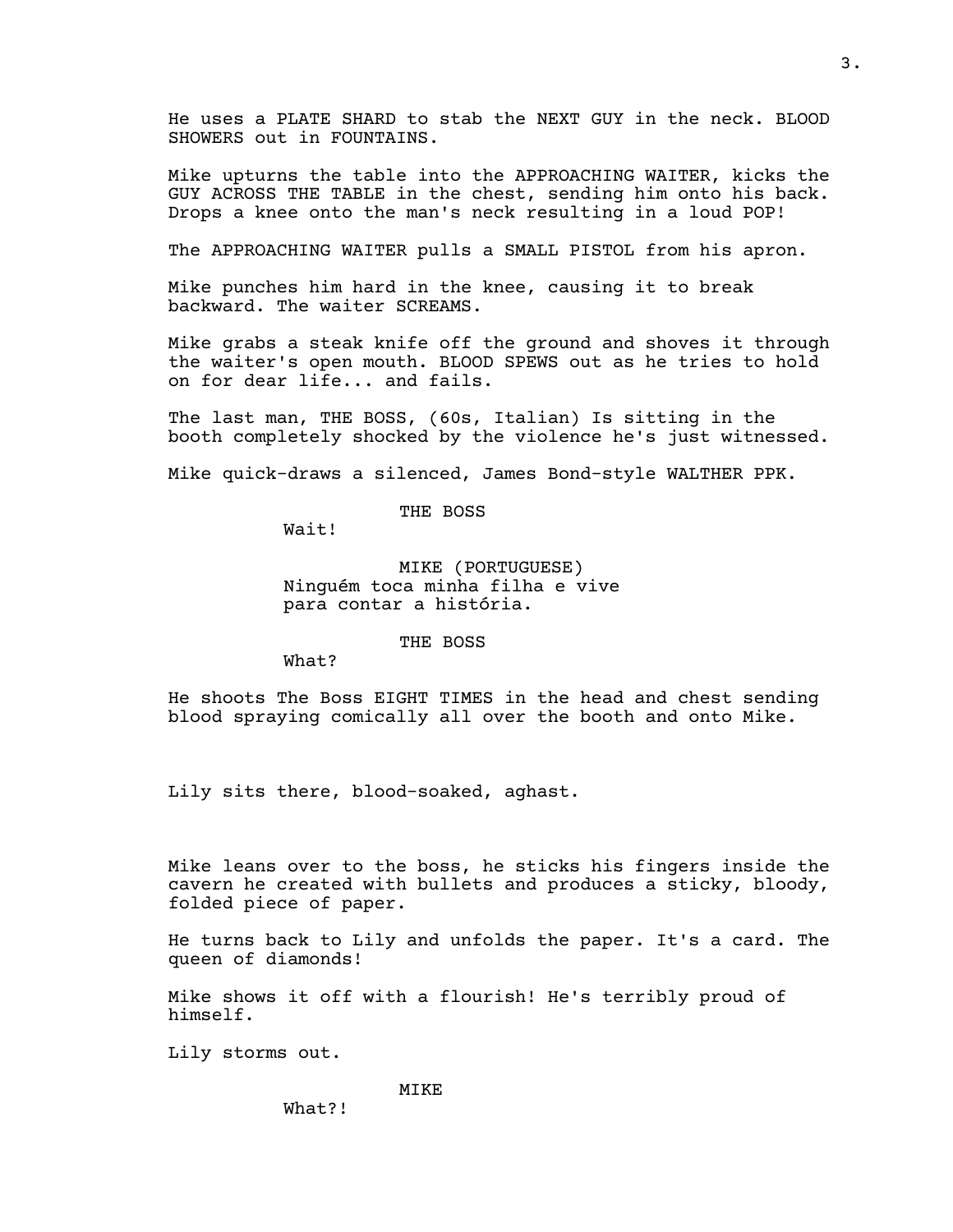# **INT. MARIANO'S RESTAURANT: KITCHEN - CONTINUOUS**

Mike chases after her still holding the bloody card.

#### MIKE What did I do?

She sighs and pulls a slip of paper from her purse.

LILY Mike! You killed him! You were supposed to deliver a message, in English, and put one in each kneecap!

MIKE Wait. What day is it? Is this the Italian hit?

She can't look at him, so she storms off.

Mike looks around, they're in an Italian restaurant. Of COURSE it was the Italian hit.

He throws down the bloody card.

They pull off their crimson-soaked clothes, dropping them in the trash.

> MIKE Awwww shit!

LILY And I'm so sick of that stupid story.

MIKE I need to rehearse.

LILY So, what? You're going to pull a card out of a bullet wound in your audition?

MIKE

Their ear!

## LILY

That's dumb.

Mike is clad in nothing but his leopard-print thong.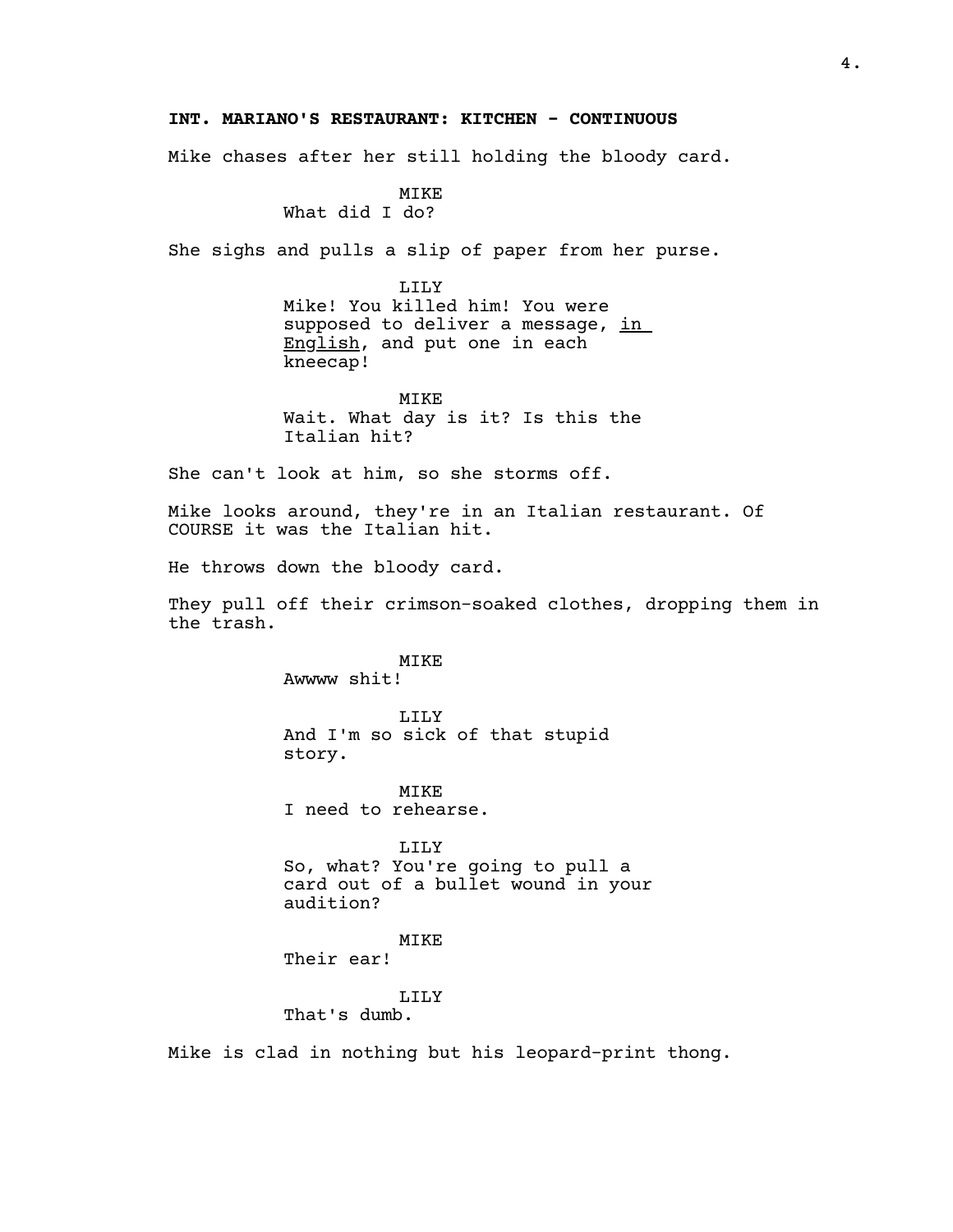MIKE

And it's exactly that kind of constructive feedback that makes you invaluable to this operation, Lily! Come on, you can't go.

LILY

I'm tired of playing clean up after you. I should be the one behind the trigger.

She pulls a spare '50s dress from her bag and throws it over her head.

> MIKE So you're going to go vacation in Prague?

Lily pulls a single brick of plastic explosive from her bag, and chucks it into the stove.

> LILY I've told you, like, twenty times. Eddy's hooking me up with his European contacts.

She tosses Mike more plastique. He throws it into the dining room.

MIKE

Europe? Tell me one place in Europe you can make a bloodbath like this.

She stares at him, he's so full of shit. She opens a door and smacks another explosive onto the water heater.

> LILY If you wanted to keep me around maybe you could've taken the job a bit more seriously? I'm not your fucking mother!

# MIKE

(ugh, fine) Do you know how hard it is to find a decent assistant in this line of work?

LILY

*There* it is.

She nods, *of course,* and walks out.

Mike dons a chef's jacket as they exit the kitchen to...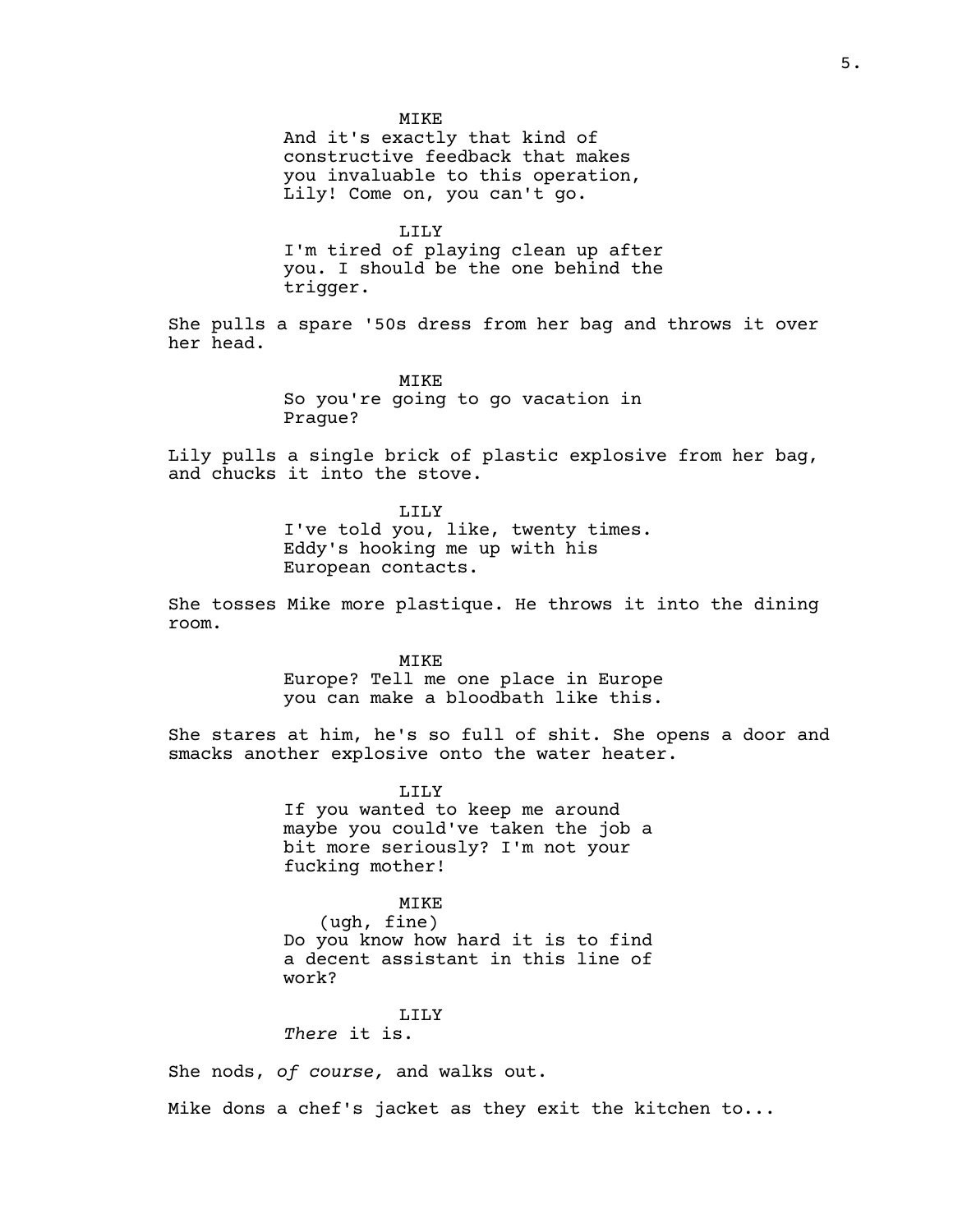# **EXT. BACK ALLEY - CONTINUOUS**

A big, YELLOW CORVETTE waits for them. She flinches at the sight of it, but that's an argument they already had.

MIKE

What?!

LILY You only want me to stay so you don't have to go through the trouble of finding someone else.

She walks to the passenger side.

MIKE No. I mean, yes but no. (maybe?) No! No, no, no, no, no.

LILY Well, don't worry, I'm sure Eddy will help you find a new sucker.

MIKE If you knew you were going to say no, why did you even come with me?

LILY You offered to fly me to New York for dinner. That's my kind of shit, Mike.

MIKE You are so selfish.

He gets in. Her eyes say "Typical Mike" and she follows suit. MUSIC CUE: "If You Want Blood" AC/DC

The car screeches off, as the restaurant explodes!

MIKE WOOOOOOOOOO!!!

# **TITLE:**

**----------- MURDER MIKE -----------**